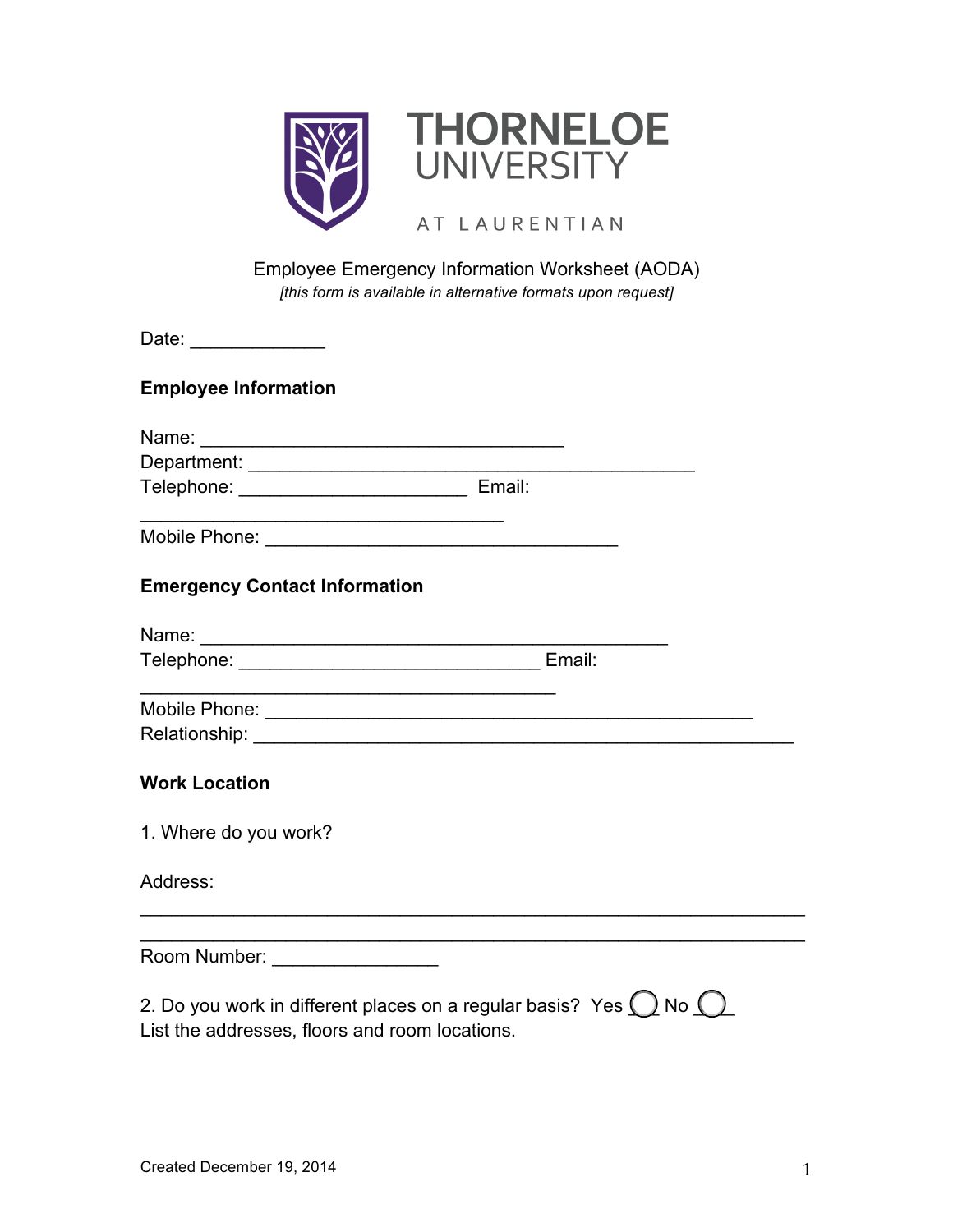## **Potential Emergency Response Barriers**

3. Can you see or hear the fire/security alarm signal? Yes  $\bigcap$  No  $\bigcap$  Don't know  $\binom{1}{2}$ If no, what would help you know the alarm was flashing/ringing? 4. Can you activate the fire/security alarm system? Yes  $\bigcap$  No  $\bigcap$  Don't know  $\cup$ If no, what would help you sound the alarm? 5. Can you talk to emergency staff? Yes  $\bigcap$  No  $\bigcap$ If not, what would help you to communicate with them? 6. Can you use the emergency exits? Yes  $\bigcirc$  No  $\bigcirc$  Don't know  $\bigcirc$ If no, what would help you exit the building? 7. Does your mobility device fit in the emergency waiting area? Yes  $\bigcap$  No  $\bigcap$ Don't know  $\bigcirc$ If not, what would help it fit, or is there a better location? 8. Could you find the exit if it was smoky or dark? Yes  $\bigcap$  No  $\bigcap$ If no, what would help you find the exit? 9. Can you exit the building by yourself? Yes  $\bigcap$  No  $\bigcap$ If no, what would help you to get out? 10. Can you get into an emergency evacuation chair by yourself? Yes  $\bigcirc$  No  $\bigcap$  Don't know  $\bigcap$  N/A  $\bigcap$ If no, what help do you need?

11. Would you be able to evacuate during a stressful and crowded situation? Yes ) No  $\mathcal C$